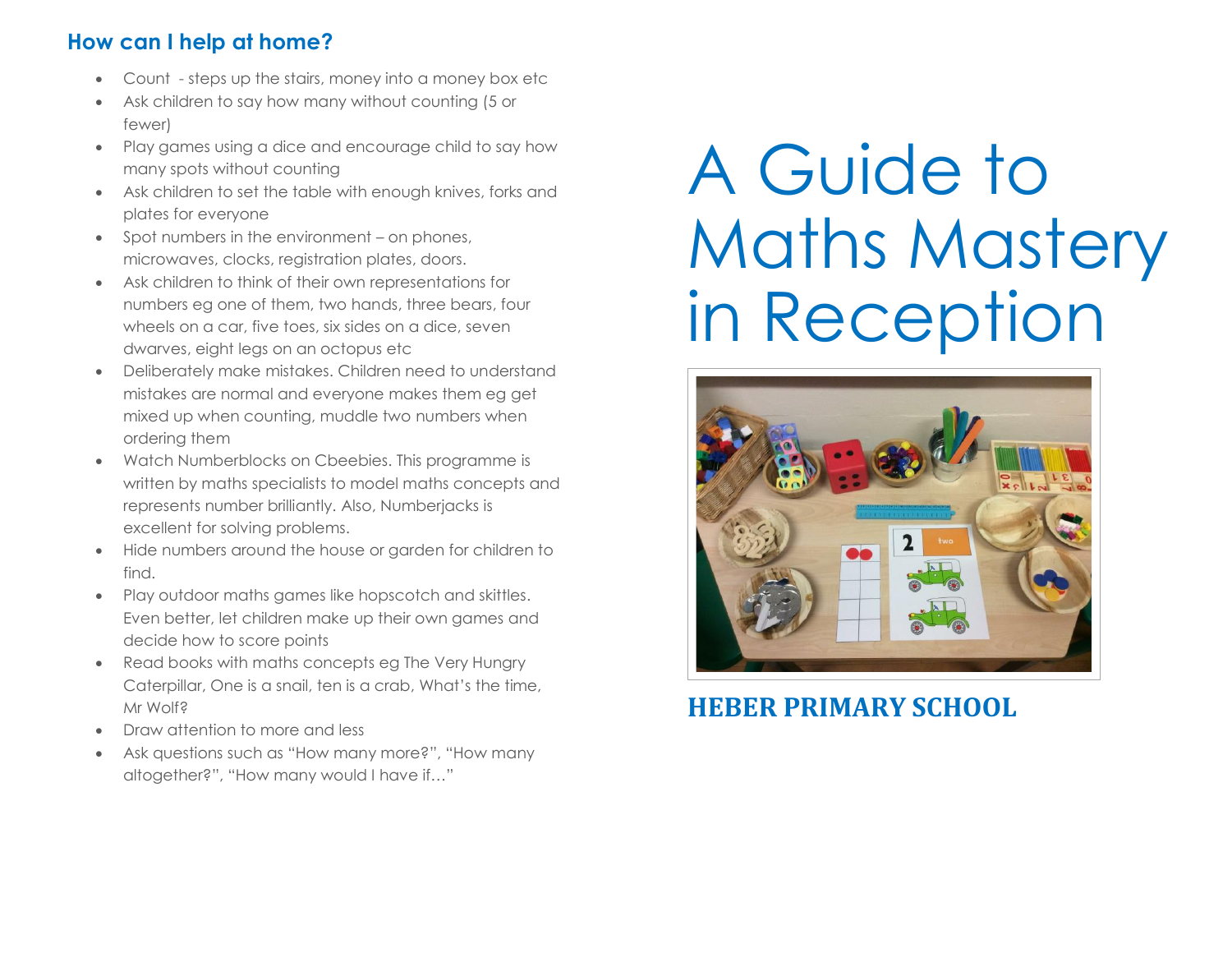# Table of Contents

| How do we teach for Mastery in Reception? 3 |  |
|---------------------------------------------|--|
|                                             |  |
|                                             |  |
|                                             |  |
|                                             |  |

## Reasoning

Reasoning in maths helps children to be able to explain their thinking, therefore making it easier for them to understand what is happening in the maths they are doing. It helps them to think about how to solve a problem, explain how they solved it and to think about what they could do differently.

In Reception, some examples of reasoning are:

- true and false statements eg adding one to a number always makes it smaller
- spotting incorrect maths eg  $1, 2, 3, 4, 6, 5, 7, 8, 9, 10$
- explaining how we know something or how we worked it out

## Problem Solving

Problem solving in maths allows children to use their maths skills in lots of contexts and in situations that are new to them. It allows them to seek solutions, spot patterns and think about the best way to do things rather than blindly following maths procedures.

In Reception, problem solving might include:

- spotting, following and creating patterns
- estimating amounts of objects
- predicting how many times they can do something in a minute
- sharing objects between different groups particularly when the amount of groups change and the amount of objects stays the same
- finding different ways to split numbers eg 5 could be 5+0, 4+1, 3+2 etc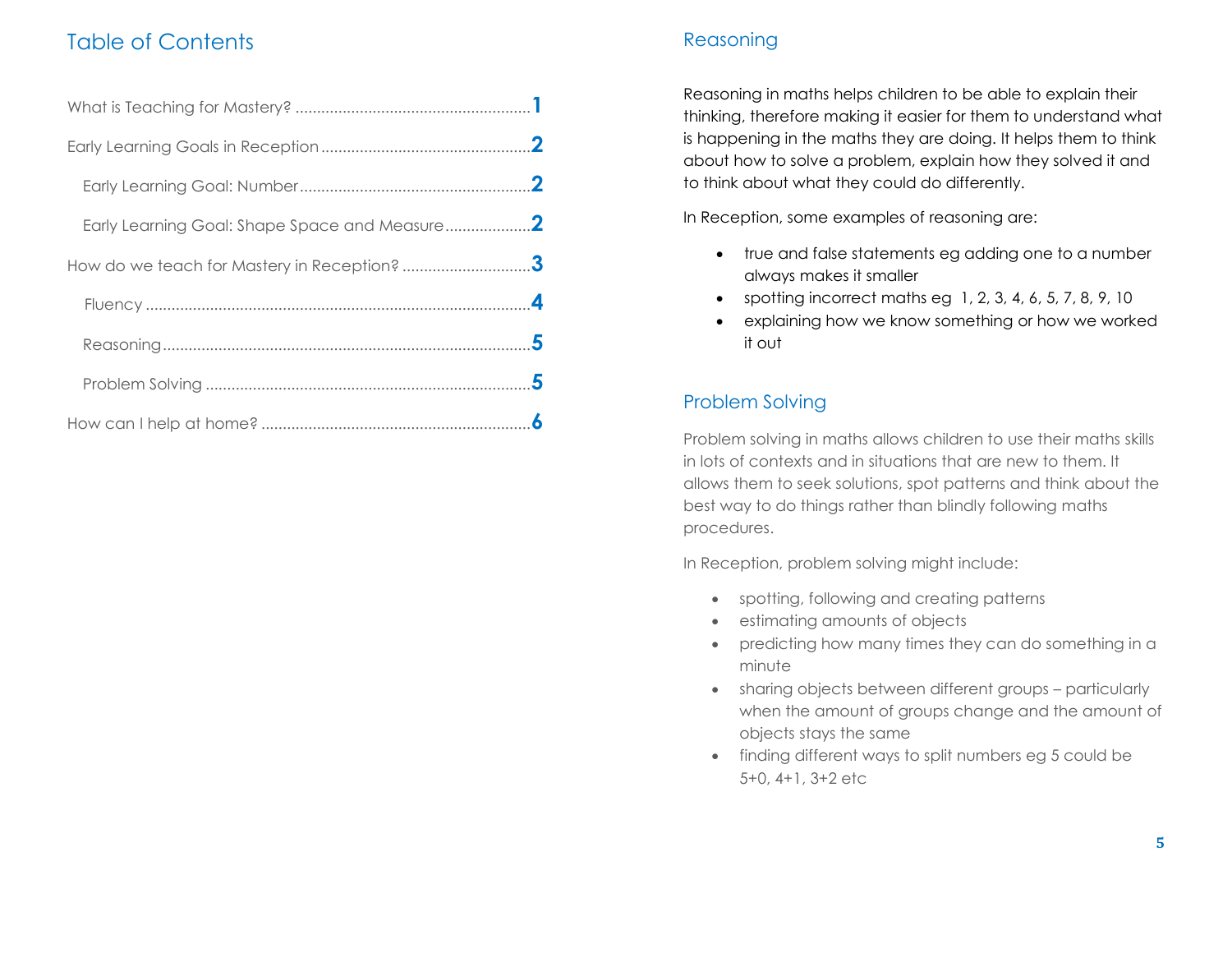### **Recognising amounts**

Another skill that is very important is recognising small amounts without the need to count them. Initially this should be by using concrete objects such as those shown above but as children progress, allowing them to see groups of dots in different arrangements helps them to mentally 'see' how many objects are there without needing to count. This is a very important skill when children begin to add and subtract. Using dice is a good way to practise this skill before moving onto objects in different arrangements.



## **Understanding that the total stays the same even when the objects move**

When children first start to use numbers, they often do not understand that if we move objects into another arrangement the total stays the same. We practise this with many different types of objects but a useful tool is using a tens frame to be able to move counters around.



*By becoming fluent in maths facts, it allows our brain to concentrate on higher level skills.*

# What is Teaching for Mastery?

## Our Definition

#### INSERT SCHOOL LOGO

At (Insert school) we see teaching for mastery in maths as allowing the pupils to gain a deep understanding of maths, allowing them to acquire a secure and long-term understanding of maths that allows them to make continual progress to move onto more complex topics.

## Our Ethos

We believe that everyone can do maths and there's no such thing as a maths person. Maths is a subject that everyone can and should be able to perform confidently and competently.

# Teaching for Mastery



We choose to teach by breaking down maths objectives into the smallest steps, so that every pupil is secure in every new concept before moving on. We focus upon teaching for fluency, reasoning and problem solving.